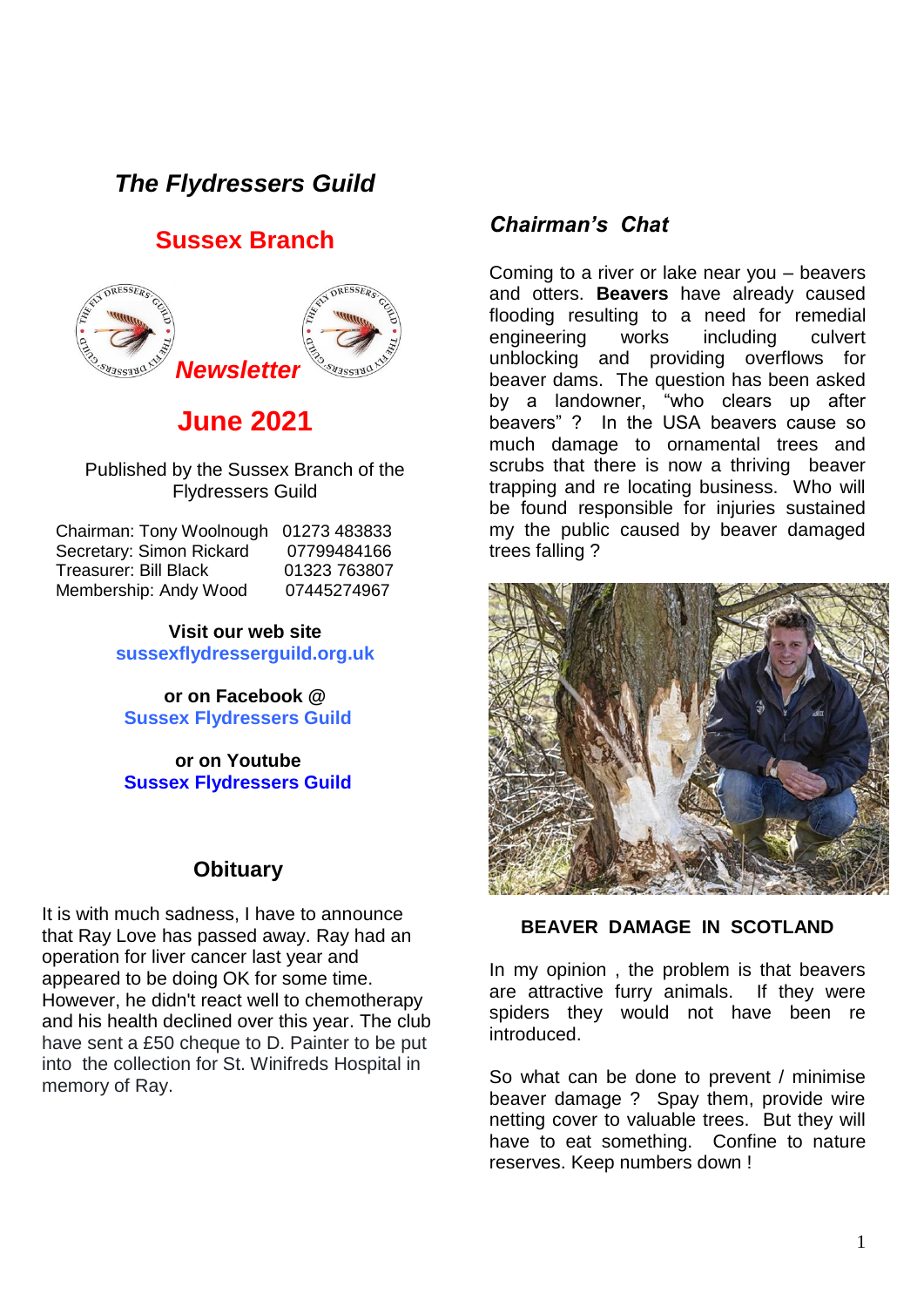We will also have problems with **otters** as you will see from the following photograph.

Some fisheries / trout farms have been put out of business by otters. Once again, furry animals which everyone loves.



**This 18lb barbel – a huge and irreplaceable specimen fish – was killed and partially eaten by an otter.** 

Yes businesses have grown up for otter protection, namely fencing of waters but hardly practicable with a river and once again who pays ?

The barbel shown would have been a fish of a lifetime for most anglers; it was not even completely eaten or hidden up for later meals.

Eventually action will have to be taken to protect the environment and don't start me about sea eagles !

#### B**ewl Back on Song**

# **The Frank Darrah Pairs 13th May.**

Having struggled for participants those who took part seemed to feel that it was worthwhile making the effort. Having forsaken Bewl for Arlington after some disappointing results in recent years , the return was vindicated by some good bags.

We were blessed with almost ideal conditions in the morning , despite some worrying forecasts, with overcast skies and a mild and gentle SE breeze & only a brief shower of rain. The choice of a mid-week session also seemed to work for those who find the any methods contingent and higher numbers of boats a distinct turn off at the weekends. There were only about 10 boats out and more than half were fly anglers.

Simon and I started off drifting gently across the main bowl from Chingley towards the dam and I got into a fish on my 4th cast. Having read Ray French's report for last week I had followed suit with a fast intermediate with point Blob, Diawl Bach and Cruncher droppers. The fish seemed well up in the water and though he picked up one on a Di3 with a Cats Whisker ,



*Tony W*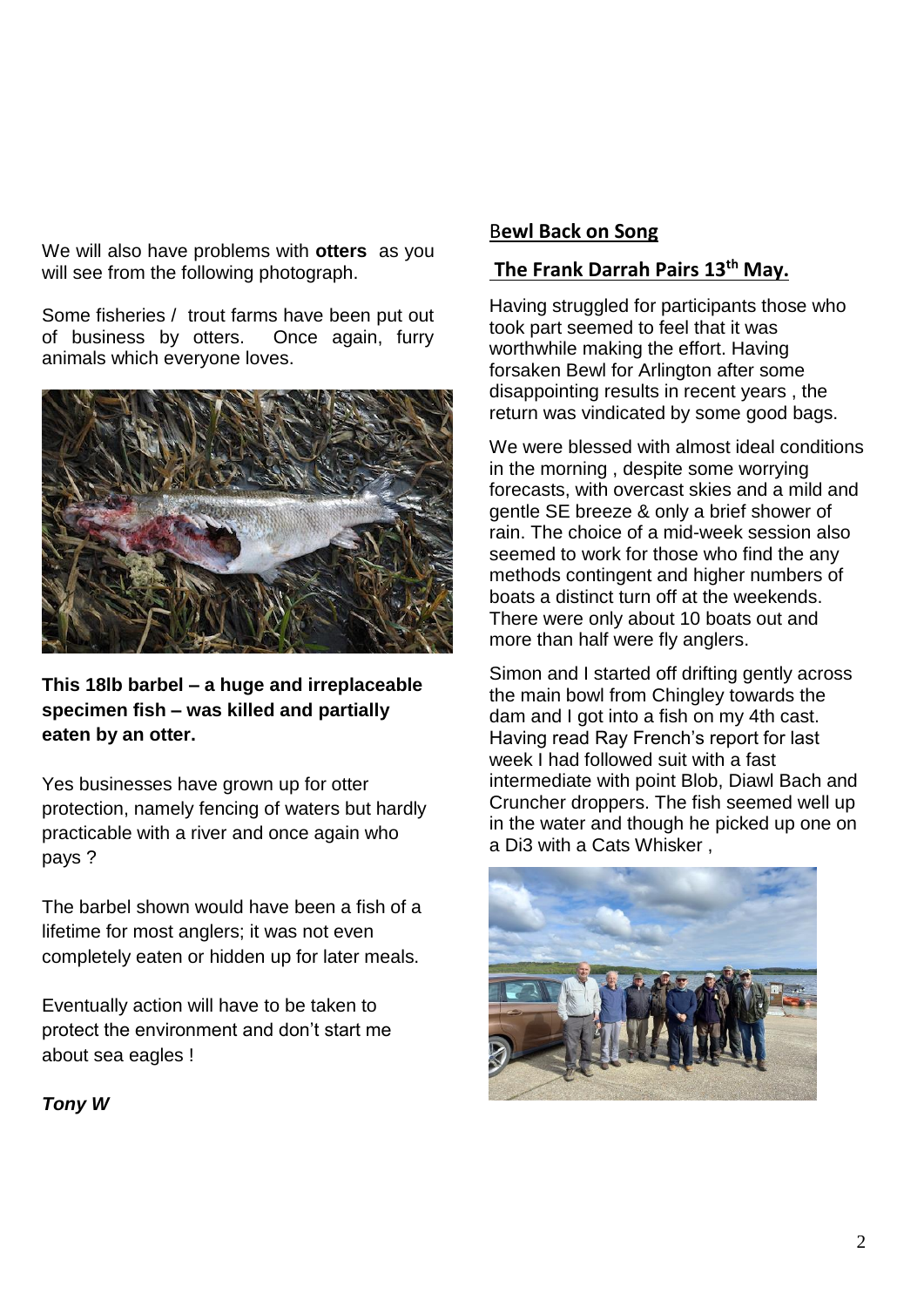Simon changed over to a Slime line when I had taken my 4th fish on the intermediate & began to pick up fish as well. When we came upon Steve and Chris near the dam they had taken fish as well so we were definitely in the right zone. Suffice to say that by 12.30 I had my 8 bag, 5 on the Blob and 3 on the nymphs, and Simon was on 4. This included one on a very crafty "hang technique" – ask him about itjammy so and so!

Meeting up for lunch, we passed on the successful methods to those who had been less fortunate and after some pleasant banter and catch-ups we were off again. Simon and I continued around the main bowl and Chingley in the pm but with less success. The breeze had stiffened and though I took one more and was smashed by another & Simon dropped one, we probably should have employed the drogue to fish more effectively. Chris and Steve made a good move up through Bewl Straight to Rosemarys where there were plenty of fish. Indeed after bagging up they had several more on C & R including a double up each. We came off the water at 4.00 pm and the final weigh and table of results looked as follows:

PAIR

| Combined bag<br>weight                  | No of<br>fish |                                     |
|-----------------------------------------|---------------|-------------------------------------|
| Steve Mustchin<br><b>Chris Nunn</b>     | 8<br>8        | 35 lb                               |
| Alan Wells<br>Simon Mole                | 8<br>4        | 26 lb 12 oz                         |
| Neil Benstead<br><b>David Constable</b> | 2<br>3        | 11 lb 14 oz                         |
| Andy Wood<br>John Plowman               | 3<br>1        | 8 lb 2 oz                           |
| <b>Bill Black</b>                       | 2             | 3 lb 12 oz (x $2 = 7$ lb<br>$8$ oz) |

So well done Steve and Chris this years Frank Darrah Pairs winners.



Minor honours go to yours truly for best individual bag of 18 lb 4 oz and Neil Benstead for best fish at 3lb 14 oz. There was chat about a possible Charity Pairs match later in the year but everything is Covid dependent at present.

Tight lines

**AW** 

### **From the desk of Ray Burt**

I know I haven't written anything for the Newsletter for a couple of months but after two and a half years I was struggling to find anything new to write about and probably you'd had enough of my Ramblings anyway but after Simon's request asking for material last month I felt I couldn't let him down. This year because of the loss of fishing at Arlington and to my mind ever again and my close proximity to Powdermill I splashed out on the cost of a season ticket there - this was partly motivated by the Angling Trust's advice to fish locally - it also meant with the loss of Arlington and my reluctance to fish at